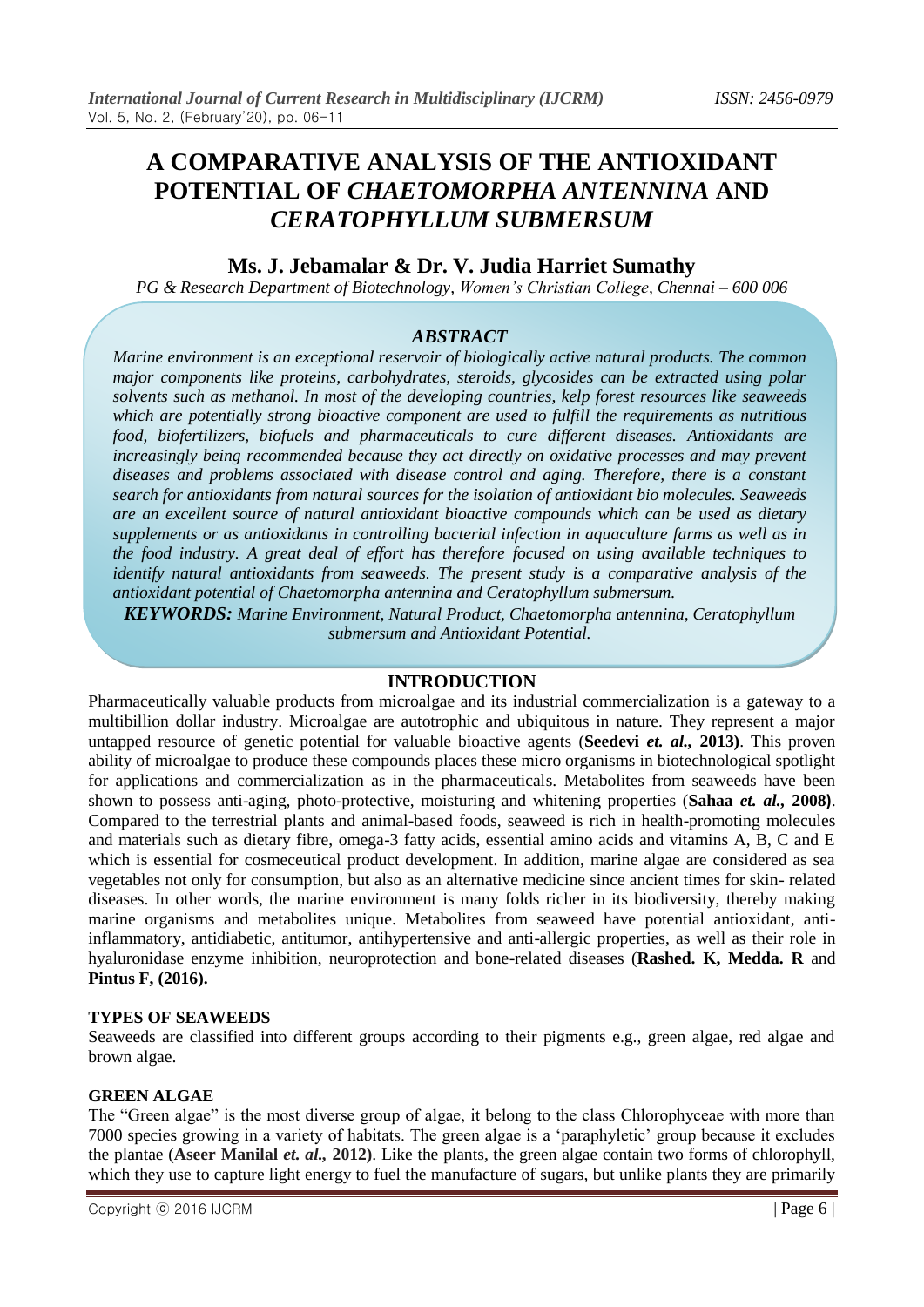aquatic. They are found both in fresh and salt water environment and some even live on land in very wet soils. Some of the most well-known are sea lettuce. Green algae are an important food source. They also contain beta carotene, which is used as food coloring and also for cancer prevention.

## **RED ALGAE**

Red algae or Rhodophyta is one of the oldest groups of eukaryotic algae. Red algae are red in color because of the presence of the pigment phycoerythrin; this pigment reflects red light and absorbs blue light. Because blue light penetrates water to a greater depth than light of longer wavelengths, these pigments allow red algae to photosynthesize and live at greater depths. It has high level of protein and vitamin. Red algae are also commercially important. Carrageenan is a gel used to stabilize man made products such as ice creams, paste, facial creams etc. (**Subathraa K** and **TV Poonguzhali, 2013**).

#### **BROWN ALGAE**

Brown algae is the largest and most complex type of algae. Brown algae contain chlorophyll a and c and a pigment called fucoxanthin, which gives the color. Fucoxanthin is not found in other algae or plants. Brown algae include a number of edible seaweeds. All brown algae contain alginic acid (alginate) in their cell walls, which is extracted commercially and used as an industrial thickening agent in food and for other uses. The polysaccharide is a major component of brown algae and is not found in land plants. Alginic acid can also be used in aquaculture (**Premalatha** *et.al.,* **2011)**.

#### **CLASSIFICATION - GREEN ALGAE**

Binomial name : *Chaetomorpha antennina* (Kutzing), 1847 Kingdom : Plantae Division : Chlorophyta Class : Ulvophyceae Order : Cladophorales Family : Cladophoraceae Genus : Chaetomorpha Species : antennina

*Chaetomorpha* contains vitamin C and A. Some species are edible such as *C.crassa, C.linum* and *C.brachygona. C.crassa* is consumed as salad or dessert in far eastern countries due to its character of gelatinization (**Soad M. Mohy El-Din** *et al.,* **2015)**. *Chaetomorpha* has possible applications in medicine, dietary supplements, cosmetics and food industries (**Chang, V.S.** and **Teo, S.S, 2016).** The aim of the present study is to identify the effects of *Chaetomorpha antennina* and its polysaccharides as a potential antioxidant agent. The extract would be characterized using FTIR and its Antioxidant activity using Phosphomolybdenum method.

#### **AQUATIC WEEDS**

Binomial name : *Ceratophyllum submersum*  Kingdom : Plantae Clade : Angiosperms Order : Ceratophyllales Family : Ceratophyllaceae Genus : ceratophyllum Species : submersum

Many disorders in human organism such as atherosclerosis, arthritis, Alzheimer disease, Cancer etc.**,** may be the result of increased concentrations of free radicals in an organism (**Meenakshi Bhattachaerjee, 2016).** Reactive oxygen species (ROS) and nitrogen (RNS) species are the most frequent pro-oxidants, either originating from normal metabolism or induced by UV radiation and different pollutants (**Maria Filomena** *et.al.,* **2015)**. Harmful effects of disturbed antioxidant-prooxidant balance can be largely prevented by the intake of antioxidant substances. Antioxidants have already been found in seaweeds (**Bharathiraja** *et.al.,*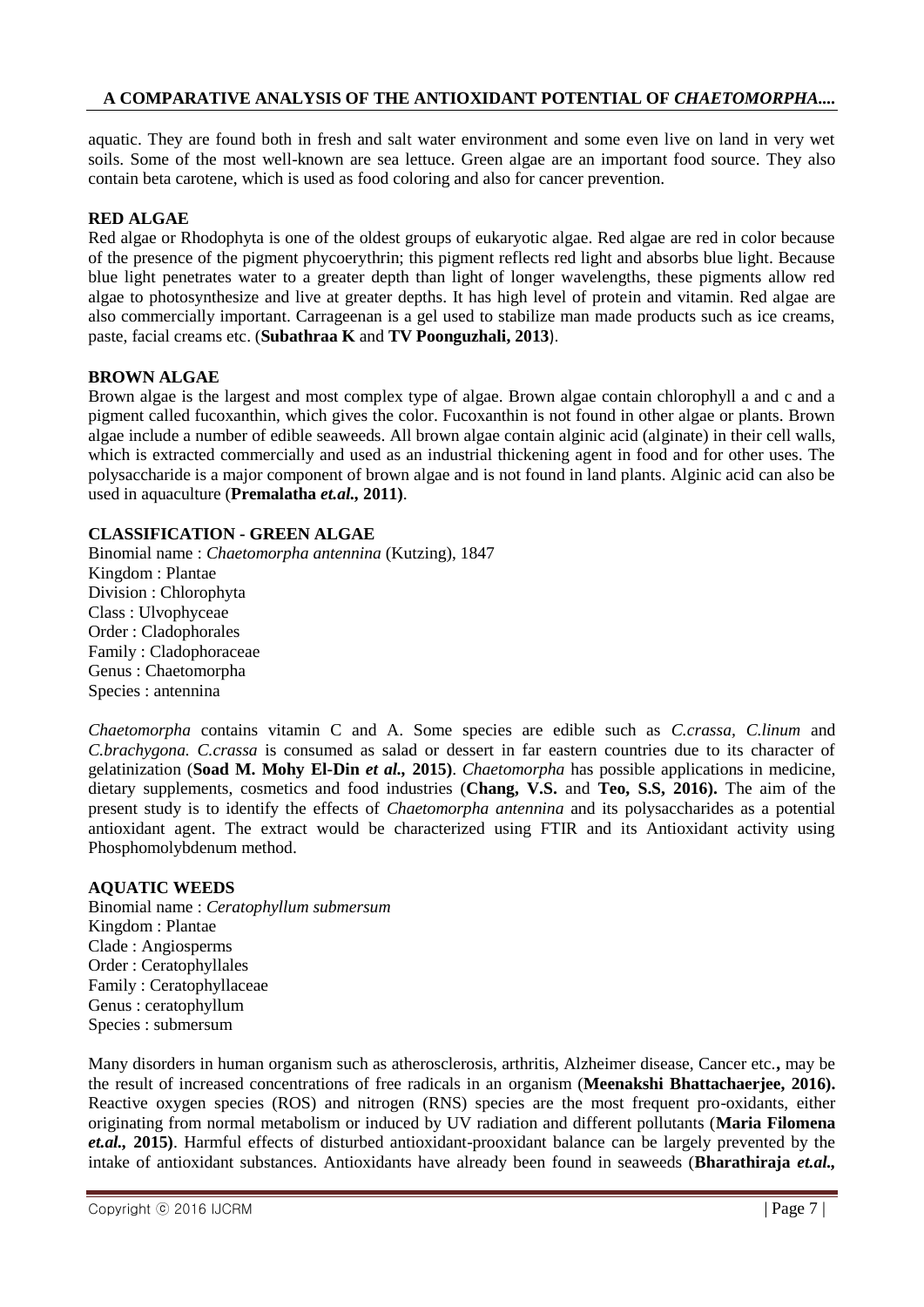**2015)**. Due to their natural origin, the antioxidants obtained from seaweeds are of greater benefit in comparison to synthetic ones (**M. S. Leelavathi** and **Prasad M. P, 2015).** The use of natural antioxidants from seaweeds does not induce side effects, while synthetic antioxidants are found to have genotoxic effect (**Mitali Priyadharshini Pati** *et. al.***, 2016**). The aim of the present study is to study the comparative analysis of the antioxidant property of *Chaetomorpha antennina* and *Ceratophyllum submersum.*

# **MATERIALS AND METHODOLOGY**

## **COLLECTION, PROCESSING AND EXTRACTION OF SEAWEEDS**

*Chaetomorpha antennina* and *Ceratophylum submersum* were collected from a pond in Ajax (Thiruvottiyur) in Chennai. The samples were manually collected; epiphytes and debris were removed by washing in running tap water and washed again with distilled water. The samples were then allowed to shade dry for 7 days at room temperature and were made into a fine powder using an electric blender. The materials required for the extraction of Seaweeds are Aquatic plants, *Chaetomorpha antennina* and *Ceratophyllum submersum,*  Solvent (Methanol) 500ml and Conical flask (500 ml). 10gms of the dried Green algae and aquatic plant were extracted separately in 100ml of Methanol (1: 10 ratio) for 3 days in a separate conical flask. The solvent were filtered using a muslin cloth or filter paper. The filtrates were stored in screw capped container for further analysis.

#### **FREE RADICAL SCAVENGING ACTIVITY DETERMINATION OF TOTAL ANTIOXIDANT ACTIVITY** (**Phosphomolybdenum method by Pireto** *et al.)*

The materials required for Free Radical Scavenging Activity are 28mM Sodium phosphate, 4mM Ammonium molybdate, 0.6M Sulphuric acid, Sample extracts and Polysaccharides. 1ml of the extract was mixed with 1ml of the standard reagent solution (0.6M sulphuric acid, 28mM sodium phosphate and 4mM ammonium molybdate). The tubes were capped and incubated in a thermal block at 95°C for 90 minutes. After cooling to room temperature, the absorbance was measured at 695nm against a reagent blank. The Total Antioxidant Capacity was expressed as milligram of Ascorbic Acid Equivalence (AAE) per gram of extract.

#### **DETERMINATION OF REDUCING POWER ASSAY (Oyaizu** *et al.)*

A reductant is not necessarily an antioxidant but an antioxidant is commonly a reductant. The reducing capacity of a compound may serve as a significant indicator of its potential antioxidant activity. However, the activity of antioxidants has been assigned to various mechanisms such as prevention of chain initiation, binding of transition metal ion catalysts, decomposition of peroxides, prevention of continued hydrogen abstraction, reductive capacity and radical scavenging. The materials required for Determination of Reducing Power Assay are 1% Potassium ferricyanide, 0.2M Sodium phosphate buffer, 10% Trichloroacetic acid, 0.1% Ferric chloride, Samples extract and Polysaccharides. The reaction mixture contained 1ml of various concentrations of extracts (2-10 mg/ml), 2.5 ml of 1% potassium ferricyanide and 2.5 ml of 0.2 M sodium phosphate buffer. The mixture was incubated at 50°C for 30 minutes and the reaction was terminated by the addition of 2.5 ml of 10%TCA, followed by centrifugation at 3000rpm for 10 minutes. 2.5 ml of the upper layer was mixed with 2.5 ml of the deionized water and 0.5 ml of the 0.1% Ferric chloride. The absorbance was measured at 700 nm against blank. The reducing power ability of the sample is determined by the increase in absorbance of sample. BHT was used as standard for comparison.

## **HYDROGEN PEROXIDE SCAVENGING ASSAY** (**Ruch** *et.al*)

Hydrogen peroxide is a weak oxidizing agent and can inactive a few enzymes directly, usually by oxidation of essential thiol (-SH) groups. Hydrogen peroxide can cross cell membranes rapidly, once inside the cell, H2O2 can probably react with Fe2+ and possibly Cu2+ ions to form hydroxyl radical and this ,may be the origin of many of its toxic effects. It is therefore biologically advantageous for cells to control the amount of hydrogen peroxide that is allowed to accumulate. The materials required for Hydrogen Peroxide Scavenging Assay are 43mMHydrogen peroxide, 1M Phosphate buffer, Ascorbic acid, Weed extracts and Polysaccharides. A solution of hydrogen peroxide(43mM) is prepared in phosphate Buffer (1M pH 7.4).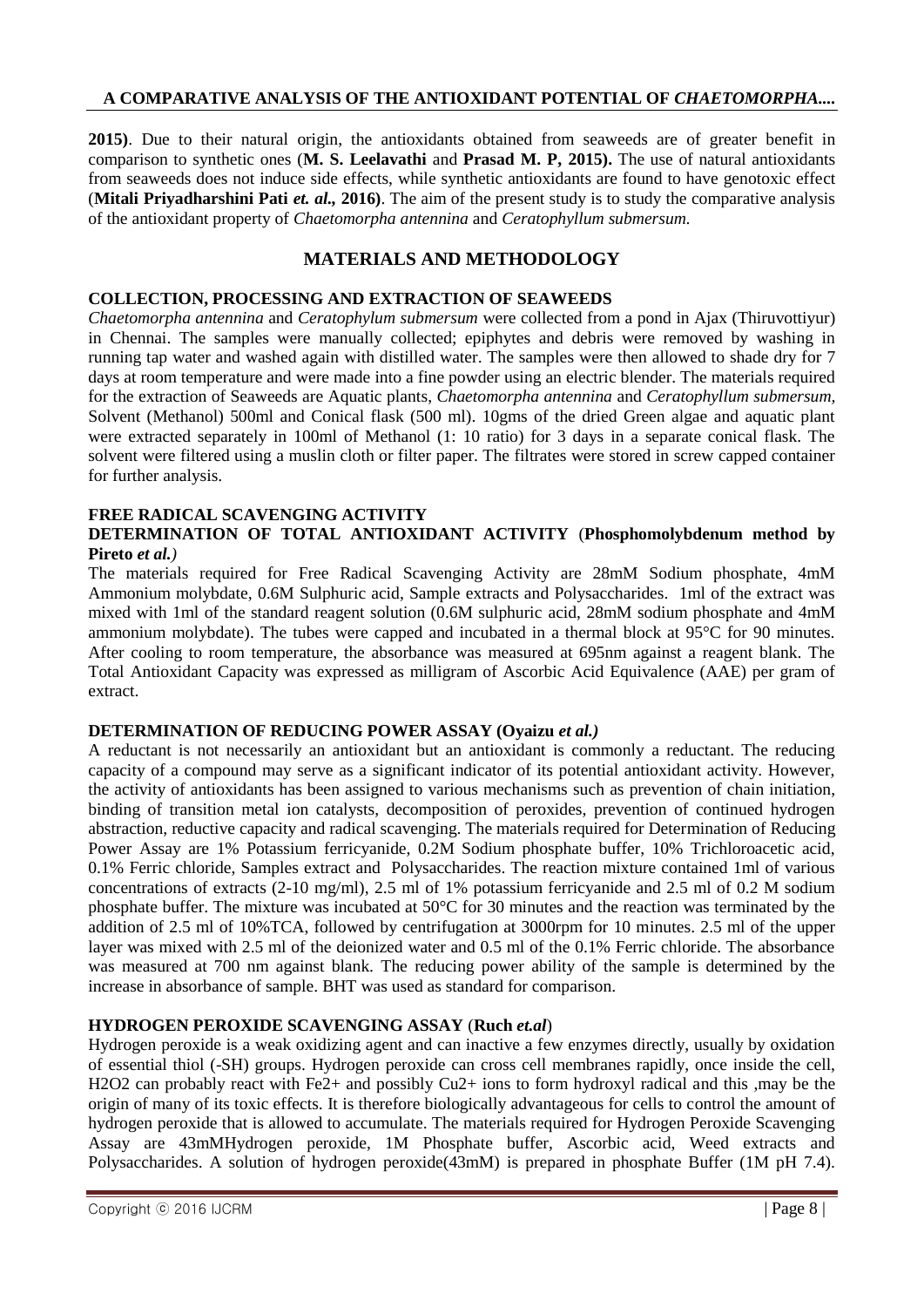Different concentration of sample was added to a hydrogen peroxide solution(0.6 ml , 43 mM). Absorbance of hydrogen peroxide at 230nm was determined after 10 minutes against a blank solution containing phosphate buffer without hydrogen peroxide. Ascorbic acid was used as standard. The free radical scavenging activity was determined using the Formula

Percentage scavenging  $(H2 O2) = ((Ao-A1)/Ao) \times 100$ 

## **RESULTS AND DISCUSSION**

#### **COLLECTION OF SAMPLES**

*Chaetomorpha antennina* and *Ceratophyllum submersum* were collected from shores of Royapuram beach. The seaweeds (*Chaetomorpha antennina* and *Ceratophyllum submersum)* were washed with water, the calcareous, stones and epiphytes were removed by manual setting and intensively washed with tap water and then again with distilled water. The aquatic weeds were shade dried for 7-10 days. The bioactive compounds from seaweeds were obtained by using the solvent extraction. Methanol was taken in a conical flask and the weeds were weighed using an electronic weighing balance and added to the solvents in the ratio of 1:10 and left for 2-3 days and the extract was filtered using a muslin cloth.

## **EXTRACTION OF CRUDE POLYSACCHARIDES**

Extraction resulted by yielding 0.5g of green solid crude polysaccharides from 10g of *Chaetomorpha antennina* and 0.4g of brownish green crude polysaccharides from 10g of *Ceratophyllum submersum***.**

## **FREE RADICAL SCAVENGING ACTIVITY**

#### **DETERMINATION OF TOTAL ANTIOXIDANT ACTIVITY**

The total antioxidant activity of the extract and the polysaccharides were measured spectrophotometrically through Phosphomolybdenum method. The higher the absorbance, the stronger is the antioxidant activity. The total antioxidant activity was found to be higher in *Chaetomorpha* extract than *Ceratophyllum*. The total antioxidant capacity is expressed as milligram of Ascorbic Acid Equivalence (AEE) per gram of extract **(Tables 1 & 2)**.

| S.NO                                                          | <b>SAMPLE</b>                | O.D. (695nm) |  |  |  |  |
|---------------------------------------------------------------|------------------------------|--------------|--|--|--|--|
| 1                                                             | Ascorbic acid (Standard)     | 0.894        |  |  |  |  |
| 2                                                             | Chaetomorpha extract         | 0.857        |  |  |  |  |
| 3                                                             | Chaetomorpha polysaccharides | 0.789        |  |  |  |  |
| Table 1: Total Antioxidant Activity of Chaetomorpha antennina |                              |              |  |  |  |  |
| S.NO                                                          | <b>SAMPLE</b>                | O.D. (695nm) |  |  |  |  |
| 1                                                             | Ascorbic acid (Standard)     | 0.894        |  |  |  |  |
| $\overline{c}$                                                | Ceratophyllum extract        | 0.736        |  |  |  |  |

**Table 2 : Total Antioxidant Activity of** *Ceratophyllum submersum*

3 *Ceratophyllum* polysaccharide 0.650

## **DETERMINATION OF REDUCING POWER**

In reducing power assay, the presence of antioxidants in the samples would result in the reducing of  $Fe<sup>3+</sup>$  to  $Fe<sup>2+</sup>$  by donating an electron. Amount of  $Fe<sup>2+</sup>$  complex can be monitored by measuring the formation of Prussian blue at 700nm. A higher absorbance indicated the higher reducing power. The reducing power capacity of *Chaetomorpha* extract was higher than *Ceratophyllum submersum* (**Tables 3 & 4).**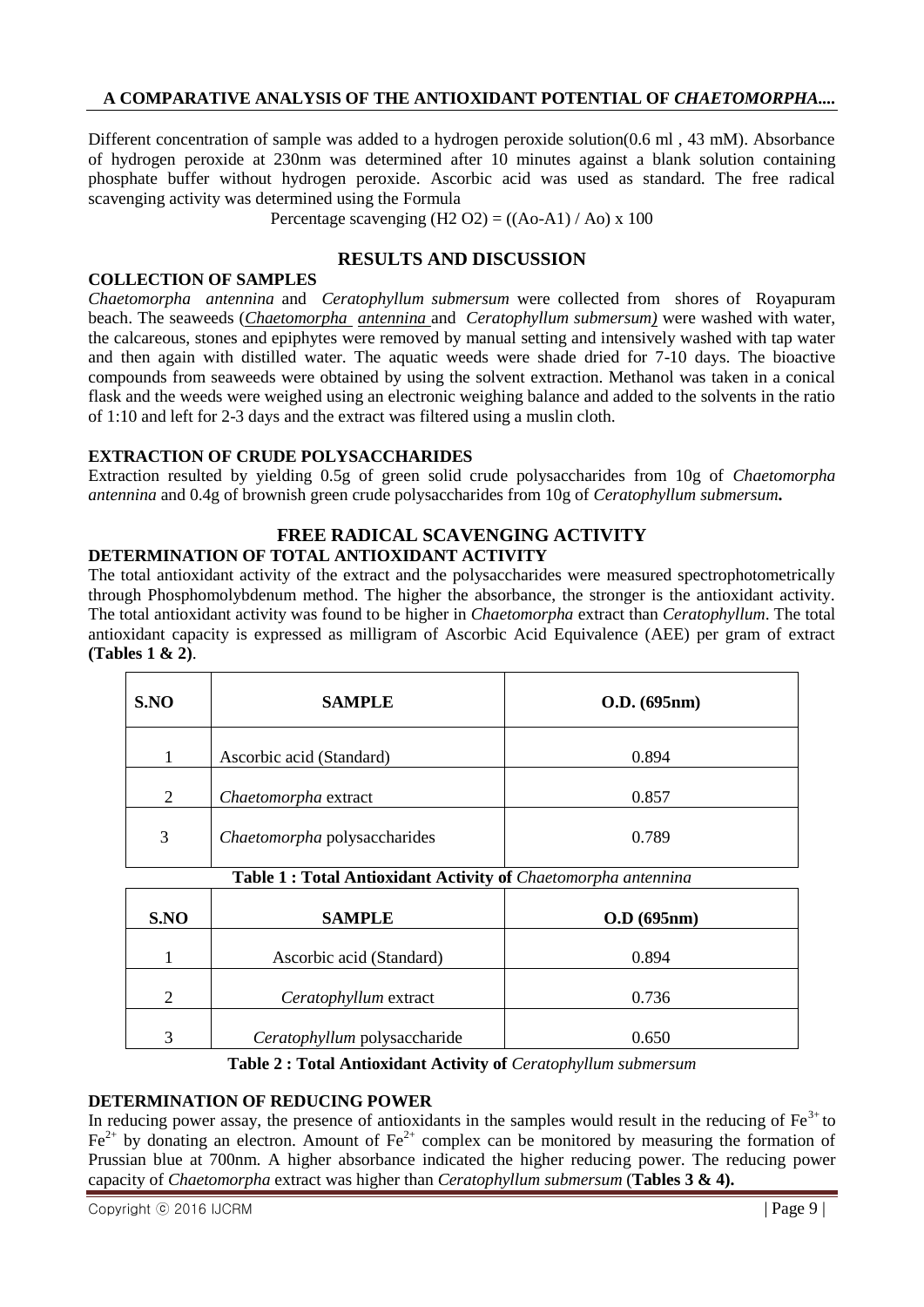| S.NO | <b>SAMPLE</b>                | O.D. (700nm)  |
|------|------------------------------|---------------|
| S.NO | <b>SAMPLE</b>                | $O.D$ (700nm) |
|      | Chaetomorpha extract         | 0.841         |
|      | Ceratophyllum extract        | 0.754         |
|      | Chaetomorpha polysaccharide  | 0.780         |
|      | Ceratophyllum polysaccharide | 0.650         |

**Table 3 : Reducing Power Capacity of** *Chaetomorpha antennina*

**Table 4: Reducing Power Capacity of** *Ceratophyllum submersum*

## **HYDROGEN PEROXIDE SCAVENGING ACTIVITY**

The reactive oxygen species (ROS) such as superoxide anion  $(O_2)$ , Hydrogen peroxide, hydroxyl radical, single oxygen and peroxynitrite are known to cause oxidative damage, contributing to the development of chronic diseases such as cancer, heart disease and cerebrovascular disease (**Tables 5 & 6**). The highest scavenging activity was found in *Chaetomorpha* polysaccahrides.

| S.NO | <b>SAMPLE</b>               | $O.D$ (230nm) | % SCAVENGED $(H_2O_2)$ |
|------|-----------------------------|---------------|------------------------|
|      | Ascorbic acid (Standard)    | 0.993         |                        |
| 2    | Chaetomorpha extract        | 0.873         | 12.08%                 |
| 3    | Chaetomorpha polysaccharide | 0.813         | 18.1%                  |

#### **Table 5 : Hydrogen scavenging activity of** *Chaetomorpha antennina*

| S.NO              | <b>SAMPLE</b>                | O.D (230nm) | % SCAVENGED $(H_2O_2)$ |
|-------------------|------------------------------|-------------|------------------------|
|                   | Ascorbic acid (Standard)     | 0.993       | -                      |
|                   |                              |             |                        |
|                   | Ceratophyllum extract        | 0.710       | 28.4%                  |
| $\mathbf{\Omega}$ | Ceratophyllum polysaccharide | 0.970       | 2.3%                   |

 **Table 6 : Hydrogen Scavenging Activity of** *Ceratophyllum submersum*

# **CONCLUSION**

Natural antioxidants are an interesting alternative in view of their variety of structures and chemical interactions, as well as the numerous biological activities they can perform. Intensive research activities are currently being carried out on plant antioxidants to meet this challenge. Indeed, several studies have reported that polyphenols, such as flavonoids, hydroxycinnamic acids and proanthocyanidins, act as powerful antioxidants. The flavonols (e.g., quercetin) and hydroxyicinnamic acids (e.g., caffeic and ferulic acids) were determined to be more potent antioxidants than ascorbic acid. Phenolic antioxidants have been recognized as an important class of food ingredients and are currently added to various food products in order to provide additional health benefits. Protection against free radicals can be enhanced by ample intake of dietary antioxidants. Substantial evidence indicates that foods containing antioxidants and possibly in particular the antioxidant nutrients may be of major importance in disease prevention .There is, however, a growing consensus among scientists that a combination of antioxidants, rather than single entities may be more effective over the long term. The present study highlights the Antioxidant Potential of *Chaetomorpha antennina* to be more significant than that of *Ceratophyllum submersum.* Thus Antioxidants are of great benefit in improving the quality of life by preventing or postponing the onset of degenerative diseases. In addition, they have a potential for substantial savings in the cost of health care delivery.